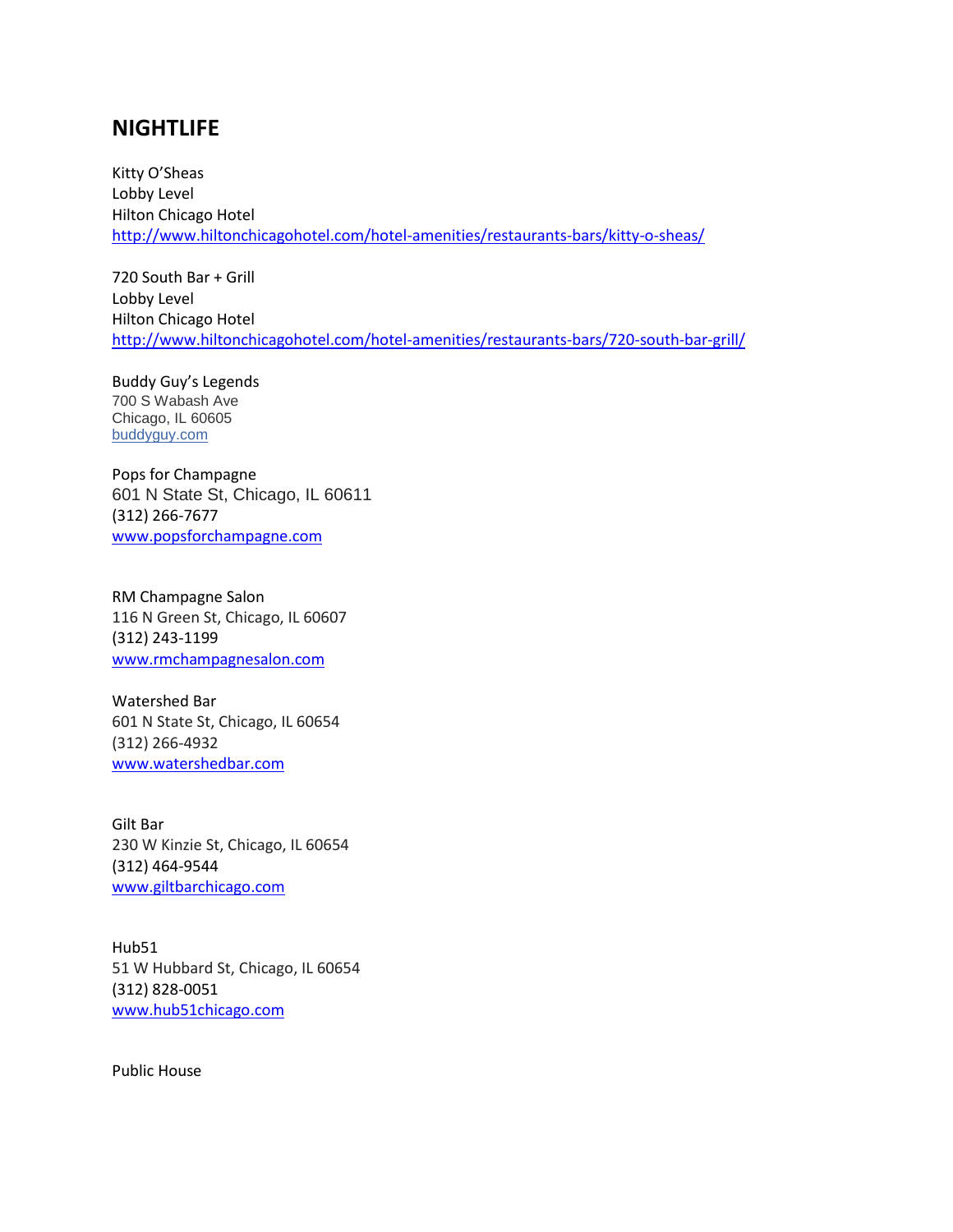400 N State St, Chicago, IL 60654 (312) 265-1240 [www.publichousechicago.com](http://www.publichousechicago.com/)

Hubbard Inn 110 W Hubbard St, Chicago, IL 60654 (312) 222-1331 [www.hubbardinn.com](http://www.hubbardinn.com/)

American Junkie 15 W Illinois St, Chicago, IL 60654 (312) 239-0995 [www.americanjunkiechi.com](http://www.americanjunkiechi.com/)

Stout 642 N Clark St, Chicago, IL 60654 (312) 475-1390 [www.stoutchicago.com](http://www.stoutchicago.com/)

Epic 112 W Hubbard St, Chicago, IL 60654 (312) 222-4940 [www.epicrestuarantchicago.com](http://www.epicrestuarantchicago.com/)

The Signature Room at the 95<sup>th</sup> 875 N Michigan Ave, Chicago, IL 60611 (312) 787-9596 [www.signatureroom.com](http://www.signatureroom.com/)

Old Town Pour House 1419 N Wells St, Chicago, IL 60610 (312) 477-2800 [www.oldtownpourhouse.com](http://www.oldtownpourhouse.com/)

Untitled 111 W Kinzie St, Chicago, IL 60654 (312) 880-1511 [www.untitledchicago.com](http://www.untitledchicago.com/)

Double A 108 W Kinzie St, Chicago, IL 60654 [www.doubleachicago.com](http://www.doubleachicago.com/)